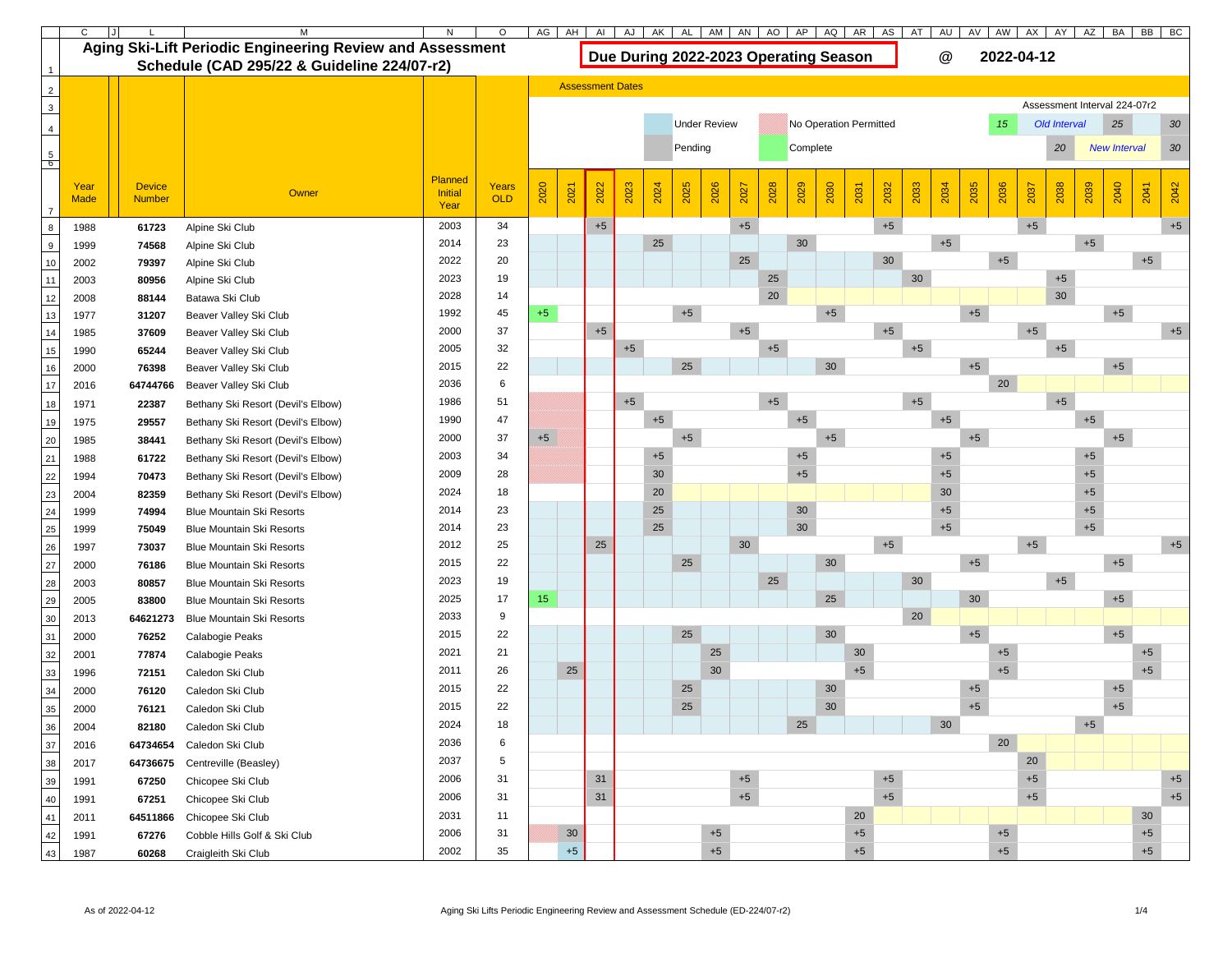|                                               |             |               | M                                                                | AI              | AJ              | AK   | AL                      | AM   | AN   | AO                           | AP                  | AQ   | AR   | AS   | AT                                    | AU   | AV                     | AW   | AX   | AY                              | AZ   | BA         | <b>BB</b><br><b>BC</b> |              |      |                     |              |
|-----------------------------------------------|-------------|---------------|------------------------------------------------------------------|-----------------|-----------------|------|-------------------------|------|------|------------------------------|---------------------|------|------|------|---------------------------------------|------|------------------------|------|------|---------------------------------|------|------------|------------------------|--------------|------|---------------------|--------------|
|                                               |             |               | <b>Aging Ski-Lift Periodic Engineering Review and Assessment</b> |                 |                 |      |                         |      |      |                              |                     |      |      |      | Due During 2022-2023 Operating Season |      |                        |      |      | $\bm{\mathsf{\textcircled{a}}}$ |      | 2022-04-12 |                        |              |      |                     |              |
|                                               |             |               | Schedule (CAD 295/22 & Guideline 224/07-r2)                      |                 |                 |      |                         |      |      |                              |                     |      |      |      |                                       |      |                        |      |      |                                 |      |            |                        |              |      |                     |              |
|                                               |             |               |                                                                  |                 |                 |      | <b>Assessment Dates</b> |      |      |                              |                     |      |      |      |                                       |      |                        |      |      |                                 |      |            |                        |              |      |                     |              |
| $\begin{array}{c c}\n2 \\ 3\n\end{array}$     |             |               |                                                                  |                 |                 |      |                         |      |      | Assessment Interval 224-07r2 |                     |      |      |      |                                       |      |                        |      |      |                                 |      |            |                        |              |      |                     |              |
| $\overline{4}$                                |             |               |                                                                  |                 |                 |      |                         |      |      |                              | <b>Under Review</b> |      |      |      |                                       |      | No Operation Permitted |      |      |                                 |      | 15         |                        | Old Interval |      | 25                  | 30           |
|                                               |             |               |                                                                  |                 |                 |      |                         |      |      |                              | Pending             |      |      |      | Complete                              |      |                        |      |      |                                 |      |            |                        | 20           |      | <b>New Interval</b> | 30           |
| $\frac{5}{6}$                                 |             |               |                                                                  |                 |                 |      |                         |      |      |                              |                     |      |      |      |                                       |      |                        |      |      |                                 |      |            |                        |              |      |                     |              |
|                                               | Year        | <b>Device</b> |                                                                  | <b>Planned</b>  | Years           |      |                         |      |      |                              |                     |      |      |      |                                       |      |                        |      |      |                                 |      |            |                        |              |      |                     |              |
|                                               | <b>Made</b> | <b>Number</b> | Owner                                                            | Initial<br>Year | OLD             | 2020 | 2021                    | 2022 | 2023 | 2024                         | 2025                | 2026 | 2027 | 2028 | 2029                                  | 2030 | 2031                   | 2032 | 2033 | 2034                            | 2035 | 2036       | 2037                   | 2038         | 2039 | 2040                | 2042<br>2041 |
| 44                                            | 1999        | 74440         | Craigleith Ski Club                                              | 2014            | 23              |      |                         |      |      | 25                           |                     |      |      |      | 30                                    |      |                        |      |      | $+5$                            |      |            |                        |              | $+5$ |                     |              |
| 45                                            | 2000        | 76268         | Craigleith Ski Club                                              | 2015            | 22              |      |                         |      |      |                              | 25                  |      |      |      |                                       | 30   |                        |      |      |                                 | $+5$ |            |                        |              |      | $+5$                |              |
| 46                                            | 2010        | 64499703      | Craigleith Ski Club                                              | 2030            | 12              |      |                         |      |      |                              |                     |      |      |      |                                       | 20   |                        |      |      |                                 |      |            |                        |              |      | 30                  |              |
| $\overline{47}$                               | 2013        | 64606152      | Craigleith Ski Club                                              | 2033            | 9               |      |                         |      |      |                              |                     |      |      |      |                                       |      |                        |      | 20   |                                 |      |            |                        |              |      |                     |              |
| 48                                            | 1989        | 63881         | Dagmar Resort                                                    | 2004            | 33              |      |                         |      |      | $+5$                         |                     |      |      |      | $+5$                                  |      |                        |      |      | $+5$                            |      |            |                        |              | $+5$ |                     |              |
| 49                                            | 1982        | 36108         | Dagmar Resort                                                    | 1997            | 40              |      |                         | $+5$ |      |                              |                     |      | $+5$ |      |                                       |      |                        | $+5$ |      |                                 |      |            | $+5$                   |              |      |                     | $+5$         |
| $\frac{1}{50}$                                | 1988        | 61763         | Dagmar Resort                                                    | 2003            | 34              |      |                         |      | $+5$ |                              |                     |      |      | $+5$ |                                       |      |                        |      | $+5$ |                                 |      |            |                        | $+5$         |      |                     |              |
| $\overline{51}$                               | 2004        | 82280         | Dagmar Resort                                                    | 2024            | 18              |      |                         |      |      |                              |                     |      |      |      | 25                                    |      |                        |      |      | 30                              |      |            |                        |              | $+5$ |                     |              |
| $\overline{52}$                               | 1990        | 65785         | Devil's Glen                                                     | 2005            | 32              | 30   |                         |      |      |                              | $+5$                |      |      |      |                                       | $+5$ |                        |      |      |                                 | $+5$ |            |                        |              |      | $+5$                |              |
| $\frac{1}{53}$                                | 2004        | 82274         | Devil's Glen                                                     | 2024            | 18              |      |                         |      |      |                              |                     |      |      |      | 25                                    |      |                        |      |      | 30                              |      |            |                        |              | $+5$ |                     |              |
| $\overline{54}$                               | 2012        | 64538068      | Devil's Glen                                                     | 2032            | 10              |      |                         |      |      |                              |                     |      |      |      |                                       |      |                        | 20   |      |                                 |      |            |                        |              |      |                     | 30           |
| 55                                            | 2013        | 64606151      | Devil's Glen                                                     | 2033            | 9               |      |                         |      |      |                              |                     |      |      |      |                                       |      |                        |      | 20   |                                 |      |            |                        |              |      |                     |              |
|                                               | 1969        | 71554         | Georgian Peaks                                                   | 1984            | 53              |      |                         |      | $+5$ |                              |                     |      |      | $+5$ |                                       |      |                        |      |      | $+5$                            |      |            |                        |              | $+5$ |                     |              |
| $\frac{56}{57}$                               | 1995        | 71436         | Georgian Peaks                                                   | 2010            | 27              | 25   |                         |      | 30   |                              |                     |      | $+5$ |      |                                       |      |                        | $+5$ |      |                                 |      |            |                        |              |      |                     |              |
| $\begin{array}{r} 58 \\ 59 \\ 60 \end{array}$ | 2000        | 76295         | Georgian Peaks                                                   | 2015            | 22              |      |                         |      |      |                              | 25                  |      |      |      |                                       | 30   |                        |      |      |                                 | $+5$ |            |                        |              |      | $+5$                |              |
|                                               | 2000        | 76299         | Georgian Peaks                                                   | 2015            | 22              |      |                         |      |      |                              | 25                  |      |      |      |                                       | 30   |                        |      |      |                                 | $+5$ |            |                        |              |      | $+5$                |              |
|                                               | 2012        | 64536930      | Glen Eden (Halton Region Conservation Authority)                 | 2032            | 10 <sup>°</sup> |      |                         |      |      |                              |                     |      |      |      |                                       |      |                        | 20   |      |                                 |      |            |                        |              |      |                     | 30           |
|                                               | 2000        | 76199         | Glen Eden (Halton Region Conservation Authority)                 | 2015            | 22              |      |                         |      |      |                              | 25                  |      |      |      |                                       | 30   |                        |      |      |                                 | $+5$ |            |                        |              |      | $+5$                |              |
| 66 65 64 65 66                                | 1997        | 73036         | Glen Eden (Halton Region Conservation Authority)                 | 2012            | 25              |      |                         | 25   |      |                              |                     |      | 30   |      |                                       |      |                        | $+5$ |      |                                 |      |            | $+5$                   |              |      |                     | $+5$         |
|                                               | 1987        | 76427         | Hidden Valley Highlands Ski Club                                 | 2002            | 35              |      |                         | $+5$ |      |                              |                     |      | $+5$ |      |                                       |      |                        | $+5$ |      |                                 |      |            | $+5$                   |              |      |                     | $+5$         |
|                                               | 1988        | 61756         | Hidden Valley Highlands Ski Club                                 | 2003            | 34              |      |                         |      | $+5$ |                              |                     |      |      | $+5$ |                                       |      |                        |      | $+5$ |                                 |      |            |                        | $+5$         |      |                     |              |
|                                               | 2005        | 83769         | Hidden Valley Highlands Ski Club                                 | 2025            | 17              | 15   |                         |      |      |                              |                     |      |      |      |                                       | 25   |                        |      |      |                                 | 30   |            |                        |              |      | $+5$                |              |
|                                               | 1986        | 39484         | <b>Hockley Valley Resort</b>                                     | 2001            | 36              |      | $+5$                    |      |      |                              |                     | $+5$ |      |      |                                       |      | $+5$                   |      |      |                                 |      |            |                        |              |      |                     |              |
| $\begin{array}{r} 67 \\ 68 \\ 69 \end{array}$ | 2003        | 80782         | <b>Hockley Valley Resort</b>                                     | 2023            | 19              |      |                         |      |      |                              |                     |      |      | 25   |                                       |      |                        |      | 30   |                                 |      |            |                        | $+5$         |      |                     |              |
|                                               | 1982        | 36802         | Heights of Horseshoe Ski & Country Club                          | 1997            | 40              | $+5$ |                         |      |      |                              | $+5$                |      |      |      |                                       | $+5$ |                        |      |      |                                 | $+5$ |            |                        |              |      | $+5$                |              |
|                                               | 1990        | 65786         | Heights of Horseshoe Ski & Country Club                          | 2005            | 32              |      |                         | $+5$ |      |                              |                     |      | $+5$ |      |                                       |      |                        | $+5$ |      |                                 |      |            | $+5$                   |              |      |                     | $+5$         |
| $\frac{70}{71}$                               | 1990        | 65788         | Heights of Horseshoe Ski & Country Club                          | 2005            | 32              |      |                         |      | $+5$ |                              |                     |      |      | $+5$ |                                       |      |                        |      | $+5$ |                                 |      |            |                        | $+5$         |      |                     |              |
|                                               | 1990        | 65791         | Heights of Horseshoe Ski & Country Club                          | 2005            | 32              |      |                         |      | $+5$ |                              |                     |      |      | $+5$ |                                       |      |                        |      | $+5$ |                                 |      |            |                        | $+5$         |      |                     |              |
| $\frac{72}{73}$                               | 1984        | 37570         | Skyline Horseshoe Valley Inc.                                    | 1999            | 38              |      | $+5$                    |      |      |                              |                     | $+5$ |      |      |                                       |      | $+5$                   |      |      |                                 |      | $+5$       |                        |              |      |                     | $+5$         |
| $\frac{1}{74}$                                | 2003        | 80834         | Skyline Horseshoe Valley Inc.                                    | 2023            | 19              |      |                         |      |      |                              |                     |      |      | 25   |                                       |      |                        |      | 30   |                                 |      |            |                        | $+5$         |      |                     |              |
| $\frac{1}{75}$                                | 2016        | 64744988      | Skyline Horseshoe Valley Inc.                                    | 2036            | 6               |      |                         |      |      |                              |                     |      |      |      |                                       |      |                        |      |      |                                 |      | 20         |                        |              | 20   |                     |              |
| $\frac{1}{76}$                                | 2019        | 64900300      | Skyline Horseshoe Valley Inc.                                    | 2039<br>2005    | 3<br>32         |      |                         |      | $+5$ |                              |                     |      |      | $+5$ |                                       |      |                        |      | $+5$ |                                 |      |            |                        |              |      |                     |              |
| $\frac{1}{77}$                                | 1990        | 65737         | Kamiskotia Snow Resort                                           | 2005            | 32              |      |                         |      | $+5$ |                              |                     |      |      | $+5$ |                                       |      |                        |      | $+5$ |                                 |      |            |                        | $+5$<br>$+5$ |      |                     |              |
| $\frac{1}{78}$                                | 1990        | 65739         | Kamiskotia Snow Resort                                           | 2004            | 33              | 30   |                         |      |      |                              | $+5$                |      |      |      |                                       | $+5$ |                        |      |      |                                 | $+5$ |            |                        |              |      | $+5$                |              |
| $\frac{1}{79}$                                | 1989        | 63755         | Lakeridge Resort                                                 |                 |                 |      |                         |      |      |                              |                     |      |      |      |                                       |      |                        |      |      |                                 |      |            |                        |              |      |                     |              |
|                                               | 1989        | 63803         | Lakeridge Resort                                                 | 2004            | 33              |      |                         |      |      | $+5$                         |                     |      |      |      | $+5$                                  |      |                        |      |      |                                 | $+5$ |            |                        |              |      | $\pm 5$             |              |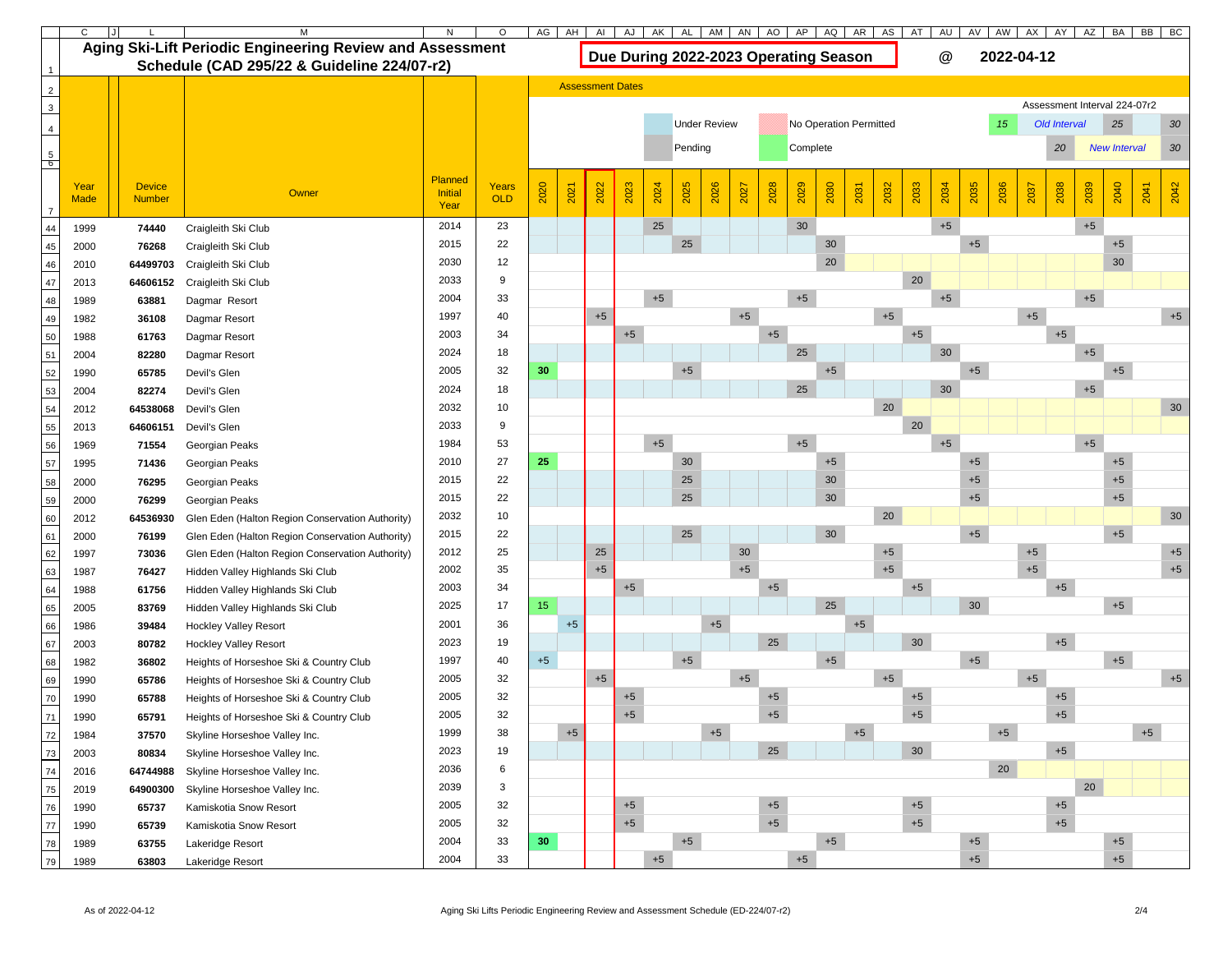|                                         |                     |                                |                                                           |                |              | AG     | AH                                            | AI                      | AJ   | AK               | AL      | AM   | AN   | AO   | AP                                    | AQ   | AR AS        | AT   | AU                              | AV                   | AW           | AX                  | AY                                           | AZ                   | BA                           | <b>BB</b><br>BC |                |
|-----------------------------------------|---------------------|--------------------------------|-----------------------------------------------------------|----------------|--------------|--------|-----------------------------------------------|-------------------------|------|------------------|---------|------|------|------|---------------------------------------|------|--------------|------|---------------------------------|----------------------|--------------|---------------------|----------------------------------------------|----------------------|------------------------------|-----------------|----------------|
|                                         |                     |                                | Aging Ski-Lift Periodic Engineering Review and Assessment |                |              |        |                                               |                         |      |                  |         |      |      |      | Due During 2022-2023 Operating Season |      |              |      | $\bm{\mathsf{\textcircled{a}}}$ |                      | 2022-04-12   |                     |                                              |                      |                              |                 |                |
|                                         |                     |                                | <b>Schedule (CAD 295/22 &amp; Guideline 224/07-r2)</b>    |                |              |        |                                               | <b>Assessment Dates</b> |      |                  |         |      |      |      |                                       |      |              |      |                                 |                      |              |                     |                                              |                      |                              |                 |                |
| $\begin{array}{c c} 2 \\ 3 \end{array}$ |                     |                                |                                                           |                |              |        |                                               |                         |      |                  |         |      |      |      |                                       |      |              |      |                                 |                      |              |                     |                                              |                      | Assessment Interval 224-07r2 |                 |                |
|                                         |                     |                                |                                                           |                |              |        | <b>Under Review</b><br>No Operation Permitted |                         |      |                  |         |      |      |      |                                       |      |              |      |                                 | 15                   |              | <b>Old Interval</b> |                                              | 25                   | 30                           |                 |                |
| $\overline{4}$                          |                     |                                |                                                           |                |              |        |                                               |                         |      |                  |         |      |      |      |                                       |      |              |      |                                 |                      |              |                     |                                              |                      |                              |                 |                |
| $\begin{array}{c} 5 \\ 6 \end{array}$   |                     |                                |                                                           |                |              |        |                                               |                         |      |                  | Pending |      |      |      | Complete                              |      |              |      |                                 |                      |              |                     | 20<br>30 <sup>°</sup><br><b>New Interval</b> |                      |                              |                 |                |
|                                         |                     |                                |                                                           | Planned        |              |        |                                               |                         |      |                  |         |      |      |      |                                       |      |              |      |                                 |                      |              |                     |                                              |                      |                              |                 |                |
|                                         | Year<br><b>Made</b> | <b>Device</b><br><b>Number</b> | Owner                                                     | <b>Initial</b> | Years<br>OLD | 2020   | 2021                                          | 2022                    | 2023 | 2024             | 2025    | 2026 | 2027 | 2028 | 2029                                  | 2030 | 2032<br>2031 | 2033 | 2034                            | 2035                 | 2036         | 2037                | 2038                                         | 2039                 | 2040                         | 2042<br>2041    |                |
|                                         |                     |                                |                                                           | Year           |              |        |                                               |                         |      |                  |         |      |      |      |                                       |      |              |      |                                 |                      |              |                     |                                              |                      |                              |                 |                |
| 80                                      | 1993                | 69416                          | Lakeridge Resort                                          | 2008           | 29           |        | $+5$                                          |                         |      |                  |         | $+5$ |      | 30   |                                       |      | $+5$         | $+5$ |                                 |                      | $+5$<br>$+5$ |                     |                                              |                      |                              | $+5$            |                |
| 81                                      | 1998                | 73791                          | Laurentian Ski Hill                                       | 2013<br>1987   | 24<br>50     |        |                                               |                         | 25   |                  |         |      |      |      | $+5$                                  |      |              |      |                                 |                      |              |                     |                                              | $+5$                 |                              | $+5$            |                |
| 82                                      | 1972                | 23697                          | Loch Lomond                                               | 1987           | 50           |        |                                               |                         |      | $+5$<br>$+5$     |         |      |      |      | $+5$                                  |      |              |      | $+5$<br>$+5$                    |                      |              |                     |                                              | $+5$                 |                              |                 |                |
| 83                                      | 1972                | 23754                          | Loch Lomond                                               | 2001           | 36           | $+5$   |                                               |                         |      |                  | $+5$    |      |      |      |                                       | $+5$ |              |      |                                 | $+5$                 |              |                     |                                              |                      | $+5$                         |                 |                |
| 84<br>85                                | 1986<br>2003        | 39466<br>80833                 | Loch Lomond<br>London Ski Club                            | 2023           | 19           |        |                                               |                         |      |                  |         |      |      | 25   |                                       |      |              | 30   |                                 |                      |              |                     | $+5$                                         |                      |                              |                 |                |
| 86                                      | 2011                | 64512596                       | London Ski Club                                           | 2031           | 11           |        |                                               |                         |      |                  |         |      |      |      |                                       |      | 20           |      |                                 |                      |              |                     |                                              |                      |                              | 30              |                |
| 87                                      | 2015                | 64701922                       | London Ski Club                                           | 2035           |              |        |                                               |                         |      |                  |         |      |      |      |                                       |      |              |      |                                 | 20                   |              |                     |                                              |                      |                              |                 |                |
| 88                                      | 1986                | 39511                          | Mansfield Ski Club                                        | 2001           | 36           |        | $+5$                                          |                         |      |                  |         | $+5$ |      |      |                                       |      | $+5$         |      |                                 |                      | $+5$         |                     |                                              |                      |                              | $+5$            |                |
| 89                                      | 1993                | 64744745                       | Mansfield Ski Club                                        | 2008           | 29           |        |                                               |                         | 30   |                  |         |      |      | $+5$ |                                       |      |              | $+5$ |                                 |                      |              |                     | $+5$                                         |                      |                              |                 |                |
| 90                                      | 1998                | 74103                          | Mansfield Ski Club                                        | 2013           | 24           |        |                                               |                         | 25   |                  |         |      |      | 30   |                                       |      |              | $+5$ |                                 |                      |              |                     | $+5$                                         |                      |                              |                 |                |
| 91                                      | 1959                | 1265                           | Mt. Baldy                                                 | 1974           | 63           |        |                                               |                         | $+5$ |                  |         |      |      | $+5$ |                                       |      |              | $+5$ |                                 |                      |              |                     | $+5$                                         |                      |                              |                 |                |
| 92                                      | 1988                | 61765                          | Mt. Dufour Ski Area                                       | 2003           | 34           |        |                                               |                         |      | $+5$             |         |      |      |      | $+5$                                  |      |              |      | $+5$                            |                      |              |                     |                                              | $+5$                 |                              |                 |                |
| 93                                      | 1988                | 61753                          | Mt. Pakenham                                              | 2003           | 34           |        |                                               |                         | $+5$ |                  |         |      |      | $+5$ |                                       |      |              | $+5$ |                                 |                      |              |                     | $+5$                                         |                      |                              |                 |                |
| 94                                      | 2010                | 64473440                       | Mt. Pakenham                                              | 2030           | 12           |        |                                               |                         |      |                  |         |      |      |      |                                       | 20   |              |      |                                 |                      |              |                     |                                              |                      | 30                           |                 |                |
| 95                                      | 2016                | 64744984                       | Mt. Pakenham                                              | 2036           | 6            |        |                                               |                         |      |                  |         |      |      |      |                                       |      |              |      |                                 |                      | 20           |                     |                                              |                      |                              |                 |                |
| 96                                      | 1987                | 73255                          | Mt. St. Louis-Moonstone                                   | 2002           | 35           |        |                                               | $+5$                    |      |                  |         |      | $+5$ |      |                                       |      | $+5$         |      |                                 |                      |              | $+5$                |                                              |                      |                              |                 | $+5$           |
| 97                                      | 1991                | 67310                          | Mt. St. Louis-Moonstone                                   | 2006           | 31           |        |                                               |                         | 30   |                  |         |      |      | $+5$ |                                       |      |              | $+5$ |                                 |                      |              |                     | $+5$                                         |                      |                              |                 |                |
| 98                                      | 1992                | 68579                          | Mt. St. Louis-Moonstone                                   | 2007           | 30           |        |                                               | $30\,$                  |      |                  |         |      | $+5$ |      |                                       |      | $+5$         |      |                                 |                      |              | $+5$                |                                              |                      |                              | $+5$            |                |
| 99                                      | 1996                | 72406                          | Mt. St. Louis-Moonstone                                   | 2011           | 26           |        | 25                                            |                         |      |                  |         | 30   |      |      |                                       |      | $+5$         |      |                                 |                      | $+5$         |                     |                                              |                      |                              | $+5$            |                |
| 100                                     | 1999                | 74995                          | Mt. St. Louis-Moonstone                                   | 2014           | 23           |        |                                               |                         |      | 25               |         |      |      |      | 30 <sup>°</sup>                       |      |              |      | $+5$                            |                      |              |                     |                                              | $+5$                 |                              |                 |                |
| 101                                     | 2007                | 86418                          | Mt. St. Louis-Moonstone                                   | 2027           | 15           |        |                                               |                         |      |                  |         |      | 20   |      |                                       |      |              |      |                                 |                      |              | 30                  |                                              |                      |                              | $+5$            |                |
| 102                                     | 2010                | 64497928                       | Mt. St. Louis-Moonstone                                   | 2030           | 12           |        |                                               |                         |      |                  |         |      |      |      |                                       | 20   |              |      |                                 |                      |              |                     |                                              |                      | 30                           |                 |                |
| 103                                     | 2019                | 64900276                       | Mt. St. Louis-Moonstone                                   | 2039           | 3            |        |                                               |                         |      |                  |         |      |      |      |                                       |      |              |      |                                 |                      |              |                     |                                              | 20                   |                              |                 |                |
| 104                                     | 1960                | 14513                          | Niagara Parks Commission                                  | 1975           | 62           | $+5.3$ |                                               |                         |      | $+5.1$ +5.2 +5.3 |         |      |      |      | $+5.1$ $+5.2$ $+5.3$                  |      |              |      |                                 | $+5.1$ $+5.2$ $+5.3$ |              |                     |                                              | $+5.1$ $+5.2$ $+5.3$ |                              |                 |                |
| 105                                     | 2013                | 64533364                       | North American Midway Entertainment (NAME) - CNI          | 2033           | 9            |        |                                               |                         |      |                  |         |      |      |      |                                       |      | 20           |      |                                 |                      |              |                     |                                              |                      |                              | 30              |                |
| 106                                     | 1980                | 67359                          | North York Ski Centre (City of Toronto)                   | 1995           | 42           |        |                                               | $+5$                    |      |                  |         |      | $+5$ |      |                                       |      | $+5$         |      |                                 |                      |              | $+5$                |                                              |                      |                              |                 | $+5$           |
| 107                                     | 1990                | 65719                          | Oshawa Ski Club                                           | 2005           | 32           | 30     |                                               |                         |      |                  | $+5$    |      |      |      |                                       | $+5$ |              |      |                                 | $+5$                 |              |                     |                                              |                      | $+5$                         |                 |                |
| 108                                     | 1992                | 68505                          | Oshawa Ski Club                                           | 2007           | 30           |        |                                               | $30\,$                  |      |                  |         |      | $+5$ |      |                                       |      | $+5$         |      |                                 |                      |              | $+5$                |                                              |                      |                              |                 | $+5$           |
| 109                                     | 1998                | 73790                          | Oshawa Ski Club                                           | 2013<br>2032   | 24           |        |                                               |                         | 25   |                  |         |      |      | 30   |                                       |      | $+5$<br>20   |      |                                 |                      |              | $+5$                |                                              |                      |                              |                 | $+5$<br>$30\,$ |
| 110                                     | 2012                | 64547021                       | Oshawa Ski Club                                           | 2015           | 10<br>22     |        |                                               |                         |      |                  | 25      |      |      |      |                                       | 30   |              |      |                                 | $+5$                 |              |                     |                                              |                      | $+5$                         |                 |                |
| 111                                     | 2000                | 76195                          | Osler Bluff Ski Club                                      | 2013           | 24           |        |                                               |                         | 25   |                  |         |      |      | 30   |                                       |      |              | $+5$ |                                 |                      |              |                     | $+5$                                         |                      |                              |                 |                |
| 112                                     | 1998                | 73910                          | Osler Bluff Ski Club                                      | 2030           | 12           |        |                                               |                         |      |                  |         |      |      |      |                                       | 20   |              |      |                                 |                      |              |                     |                                              |                      | 30                           |                 |                |
| 113<br>114                              | 2010                | 64499282                       | Osler Bluff Ski Club                                      | 1987           | 50           |        |                                               |                         | $+5$ |                  |         |      |      | $+5$ |                                       |      |              | $+5$ |                                 |                      |              |                     | $+5$                                         |                      |                              |                 |                |
|                                         | 1972                | 23701                          | Searchmont Resort                                         | 2001           | 36           |        | $+5$                                          |                         |      |                  |         | $+5$ |      |      |                                       |      | $+5$         |      |                                 |                      | $+5$         |                     |                                              |                      |                              | $+5$            |                |
| 115                                     | 1986                | 39493                          | <b>Searchmont Resort</b>                                  |                |              |        |                                               |                         |      |                  |         |      |      |      |                                       |      |              |      |                                 |                      |              |                     |                                              |                      |                              |                 |                |